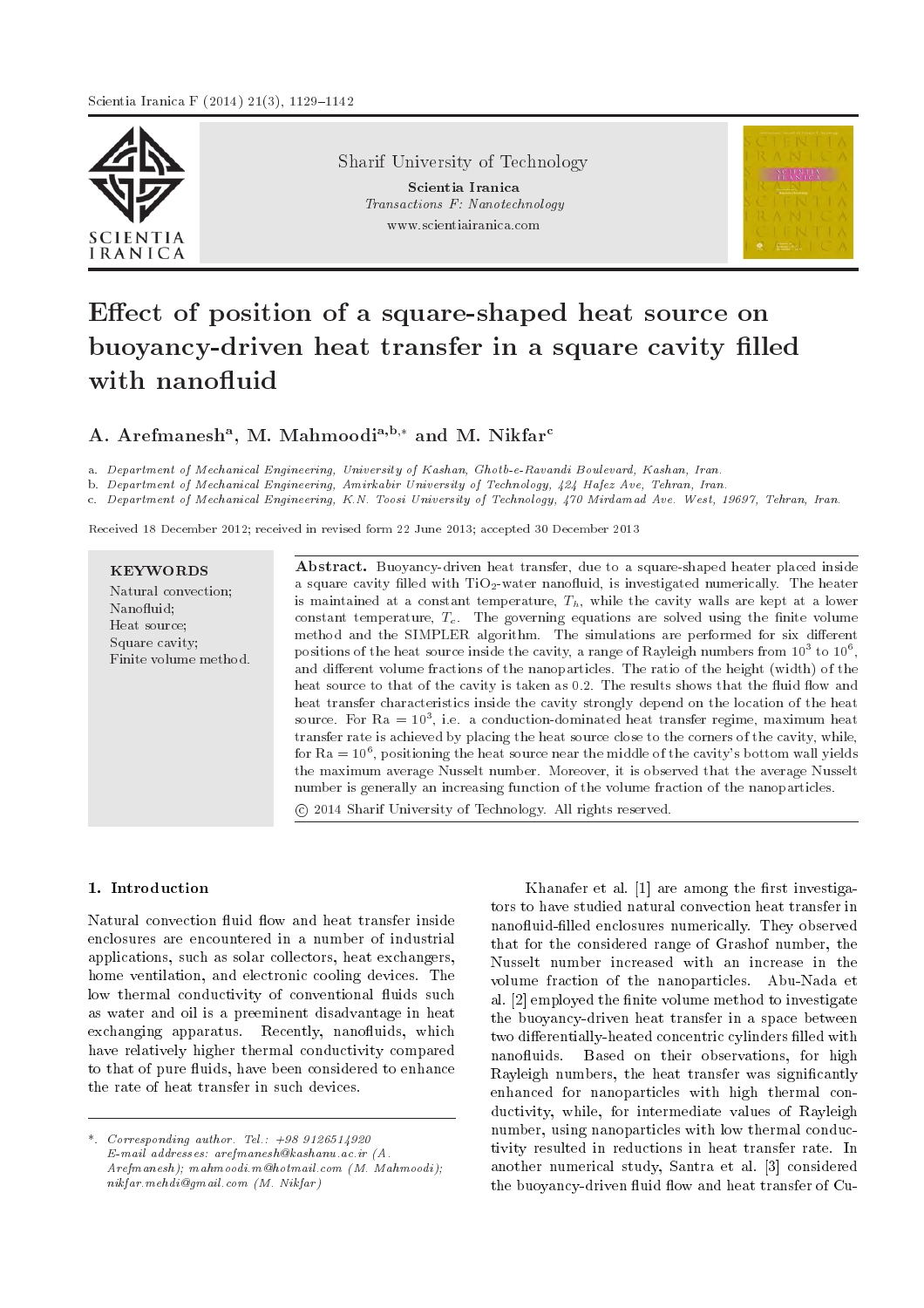water nanofluid in a differentially-heated square cavity. They observed that the heat transfer rate decreased with increasing the volume fraction of the nanoparticles for Rayleigh numbers between  $10^4$  and  $10^7$ . Oztop and Abu-nada [4] used the finite volume method to study the natural convection heat transfer in a Cuwater nanofluid-filled rectangular cavity with a cold vertical wall, an imbedded heater counterpart wall, and insulated horizontal walls. Their results showed that the average Nusselt number increased with increasing the volume fraction of the nanoparticles for Rayleigh numbers between  $10^3$  and  $10^5$ . In another numerical work, Abu-nada and Oztop [5] used the finite volume method to study natural convection heat transfer in an inclined square cavity filled with Cu-water nanofluid. Their results indicated that addition of nanoparticles to the base fluid resulted in significant heat transfer enhancement. Aminossadati and Ghasemi [6] investigated the free convection of different water-based nanofluids in a square cavity having a constant flux heater on its horizontal bottom wall, numerically. The remaining cavity walls were kept at a relatively lower temperature. They observed that adding nanoparticles to water improved the heat transfer performance. Ghasemi and Aminossadati [7] studied periodic natural convection of nanofluid in a square cavity with insulated top and bottom walls, a cold right vertical wall, and an oscillating flux heat source on its left vertical wall. They observed that adding nanoparticles to the base fluid enhanced heat transfer, especially at low Rayleigh numbers. Oztop et al. [8] conducted a numerical study on free convection in a nanofluidfilled inclined square enclosure, subjected to heating and cooling by sinusoidal temperature profiles on one of its sides. They reported enhancements of heat transfer rate for the entire range of considered Rayleigh numbers. In another study, Sheikhzadeh et al. [9] investigated the natural convection of TiO2-water nanofluid in rectangular cavities, with differentially-heated left and top walls and insulated remaining walls. Their results showed that by increasing the volume fraction of the nanoparticles, the average Nusselt number of the hot wall increased for shallow cavities, while a contrary trend was observed for tall ones. Analytical and numerical results on the free convection of a nanofluid in a shallow cavity heated from below and cooled from the ceiling were reported by Alloui et al. [10]. They observed that the enhancement of heat transfer due to the presence of nanoparticles depended on the value of the Rayleigh number. A numerical study on natural convection of CuO-water nanofluid in a cavity with two pairs of heat source-sink on its bottom wall was conducted by Aminossadati and Ghasemi [11]. Their results showed that regardless of the position of the pairs of source-sink, the heat transfer rate increased with increasing the Rayleigh

number and the volume fraction of the nanoparticles. In another numerical study, Nasrin and Parvin [12] used the finite volume method to investigate the free convection heat transfer in a trapezoidal cavity with differentially heated side walls filled with Cu-water nanofluid. They observed that Cu nanoparticles with the lowest aspect ratio are established to be most effective in enhancing the performance of heat transfer rate. Nikfar and Mahmoodi [13] investigated the free convection heat transfer of a nanofluid in a square cavity with wavy side walls using the meshless local Petrov-Galerkin method.

As far as very recent studies on the natural convection inside nanofluid-filled enclosures with a hot block or rib on the wall are concerned, Mahmoudi et al. [14] conducted a numerical study on the natural convection cooling of a heat source horizontally attached to the left vertical wall of a cavity filled with copper-water nanofluid. They observed that the average Nusselt number increased with Rayleigh number and volume fraction of the nanoparticles, while it decreased with an increase in length of the heater. In another work, Mahmoudi et al. [15] studied the natural convection of copper-water nanofluid in an open cavity with two vertically mounted heaters on the horizontal walls. Their results indicated that the flow and temperature fields were strongly dependent on the Rayleigh number and the position of the heat sources. Effects of nanoparticles on enhancement of heat transfer in a Ushaped cavity were studied by Cho et al. [16]. Mahmoodi [17] and Mahmoodi and Hashemi [18], in two consecutive papers, conducted nite volume numerical studies of the natural convection heat transfer in L- and C-shaped cavities containing nanofluids, respectively. They concluded that the effect of nanoparticles on the heat transfer enhancement for narrow enclosures was more than that for wide enclosures. Dehnavi and Rezvani [19] considered a  $\Gamma$ -shaped cavity and studied natural convection of  $Al_2O_3$ -water nanofluid inside it.

There are some papers on the natural convection of nanofluids in enclosures with inside heaters of different shape. In a numerical study, Mahmoodi [20] investigated the effect of nanofluid on heat transfer in a square cavity with a vertical or horizontal inside thin heater. Entropy generation, due to natural convection around a horizontal heat source in a square cavity containing nanofluid, was studied by Shahi et al. [21]. Some observations about natural convection of nanofluids in a square cavity with differentially heated side walls and insulated horizontal walls can be found in the works of Sheikhzadeh et al. [22], Mahmoodi and Sebdani [23] and Aminossadati and Ghasemi [24]. Arefmanesh et al. [25] studied the buoyancy-driven heat transfer in two-square duct annuli filled with TiO<sub>2</sub>-water nanofluid. They conducted a parametric study involving the effects of Rayleigh number, annulus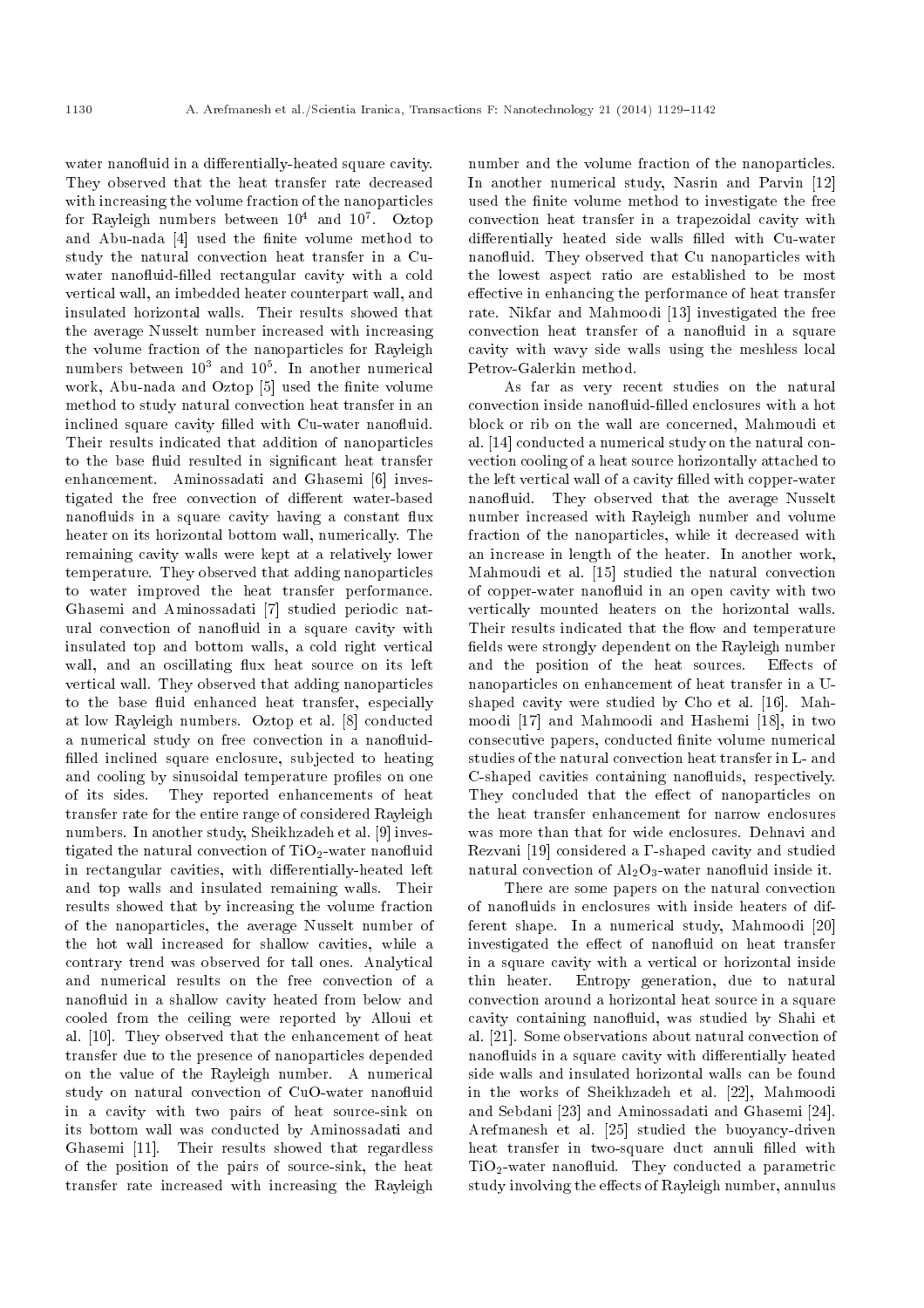aspect ratio, and the volume fraction of nanoparticles on fluid flow and heat transfer. Their results showed heat transfer enhancement in the presence of the nanoparticles. The results obtained by Matin and Pop [26] about natural convection of nanofluids in eccentric annuluses stated that the position of the inner cylinder had a major effect on the rate of heat transfer. The above detailed literature survey reveals that, although many studies have been conducted on natural convection fluid flow and heat transfer in nanofluid-filled enclosures with different boundary conditions, no study exists on the effect of the position of a square-shaped heat source in a nanofluid-filled cavity on the buoyancy-driven heat transfer inside the cavity. According to the findings of Matin and Pop  $[26]$ , the position of a heater in a cavity is an important parameter in the natural convection heat transfer process. The present study, therefore, concentrates only on this.

#### 2. Problem formulation

A schematic diagram of the system composed of a square-shaped heat source inside the square cavity and the coordinates are depicted in Figure 1. Each side of the heat source and, also, each side of the cavity are denoted by  $h$  and  $H$ , respectively. The lengths of the heat square and the cavity perpendicular to the plane of the figure are long enough for the problem to be considered two-dimensional. The heat source and the cavity are maintained at differentially-different constant temperatures of  $T_h$  and  $T_c$ , respectively, with  $T_h > T_c$ . A special coordinate system (s) along the walls of the cavity is adopted with its origin at  $x = 0$ and  $y = 0$ , as identified by the dashed line in Figure 1. A dimensionless form of the special coordinate system is defined as  $S = s/H$ . The cavity is filled with



Figure 1. Natural convection due to a square-shaped heat source inside a cold square cavity.

Table 1. Thermophysical properties of the base fluid and nanoparticles [4].

| Physical                                 | Base fluid | Nanoparticles       |
|------------------------------------------|------------|---------------------|
| properties                               | (water)    | (TiO <sub>2</sub> ) |
| $C_p$ (J/kg-K)                           | 4179       | 686.2               |
| $\rho$ (kg/m <sup>3</sup> )              | 997.1      | 4250                |
| $k$ (W/m-K)                              | 0.613      | 8.9538              |
| $\beta \times 10^5 \; (\mathrm{K}^{-1})$ | 21         | 0.9                 |
| $\mu$ (kg/m-s)                           | 0.001003   |                     |

a nanofluid composed of water and TiO<sub>2</sub> spherical nanoparticles. The nanofluid is assumed to be incompressible, and the nanoparticles are presumed to be in thermal equilibrium with the base fluid. Moreover, there is no slip between the nanoparticles and the water. The thermophysical properties of the base fluid and the nanoparticles are presented in Table 1. The nanofluid properties are considered to be constant, with the exception of its density in the buoyancy term of the momentum equation, which varies according to the Boussinesq approximation [27].

The equations for conservation of mass, momentum, and energy for the two-dimensional steady laminar flow of the nanofluid, incorporating natural convection via the Boussinesq approximation, are given by:

$$
\frac{\partial u}{\partial x} + \frac{\partial v}{\partial y} = 0,\t\t(1)
$$

$$
u\frac{\partial u}{\partial x} + v\frac{\partial u}{\partial y} = -\frac{1}{\rho_{\text{nf}}}\frac{\partial p}{\partial x} + \frac{\mu_{\text{nf}}}{\rho_{\text{nf}}}(\frac{\partial^2 u}{\partial x^2} + \frac{\partial^2 u}{\partial y^2}),\tag{2}
$$

$$
\frac{\partial v}{\partial x} + v \frac{\partial v}{\partial y} = -\frac{1}{\rho_{\rm nf}} \frac{\partial p}{\partial y} + \frac{\mu_{\rm nf}}{\rho_{\rm nf}} \left( \frac{\partial^2 v}{\partial x^2} + \frac{\partial^2 v}{\partial y^2} \right) \n+ \frac{(\rho \beta)_{\rm nf} g (T - T_c)}{\rho_{\rm nf}},
$$
\n(3)

and:

u

$$
u\frac{\partial T}{\partial x} + v\frac{\partial T}{\partial y} = \alpha_{\text{nf}}\left(\frac{\partial^2 T}{\partial x^2} + \frac{\partial^2 T}{\partial y^2}\right).
$$
 (4)

A dimensionless form of the governing equations can be obtained via introducing the following dimensionless variables:

$$
X = \frac{x}{H}, \quad Y = \frac{y}{H}, \quad U = \frac{uH}{\alpha_f},
$$
  

$$
V = \frac{vH}{\alpha_f}, \quad P = \frac{pH^2}{\rho_{\text{nf}}\alpha_f^2}, \quad \text{and} \quad \theta = \frac{T - T_c}{T_h - T_c}.
$$
 (5)

Substituting the above non-dimensional variables into the continuity, momentum, and energy equations re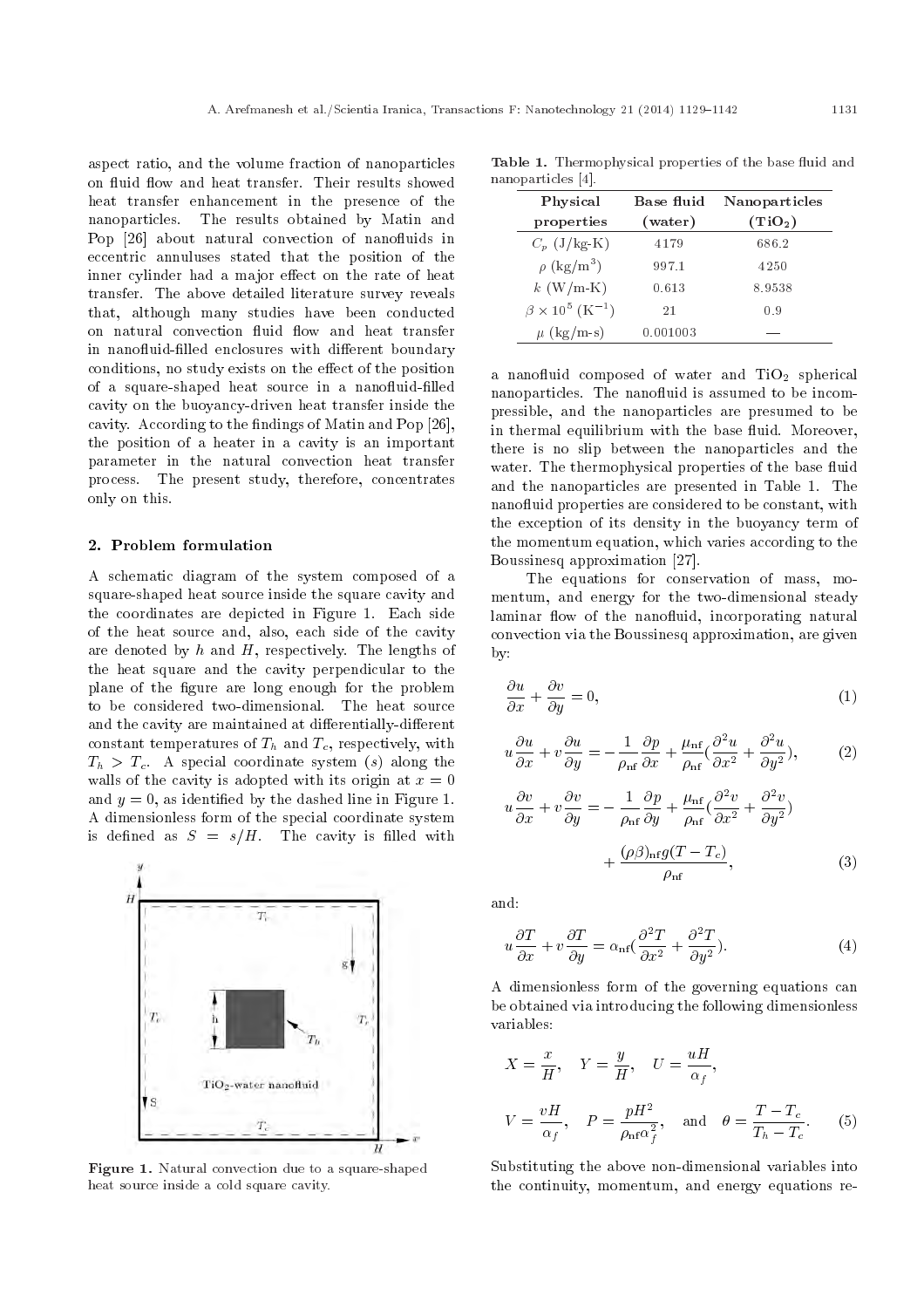sults in the following dimensionless form of the governing equations:

$$
\frac{\partial U}{\partial X} + \frac{\partial V}{\partial Y} = 0,\tag{6}
$$

$$
U\frac{\partial U}{\partial X} + V\frac{\partial U}{\partial Y} = -\frac{\partial P}{\partial X} + \frac{\mu_{\rm nf}}{\rho_{\rm nf}\alpha_f} \left(\frac{\partial^2 U}{\partial X^2} + \frac{\partial^2 U}{\partial Y^2}\right), \quad (7)
$$

$$
U\frac{\partial V}{\partial X} + V\frac{\partial V}{\partial Y} = -\frac{\partial P}{\partial Y} + \frac{\mu_{\rm nf}}{\rho_{\rm nf}\alpha_f}(\frac{\partial^2 V}{\partial X^2} + \frac{\partial^2 V}{\partial Y^2}) + \frac{(\rho\beta)_{\rm nf}}{\rho_{\rm nf}\beta_f} \text{RaPr}\theta, \tag{8}
$$

and:

$$
U\frac{\partial\theta}{\partial X} + V\frac{\partial\theta}{\partial Y} = \frac{\alpha_{\text{nf}}}{\alpha_f}(\frac{\partial^2\theta}{\partial X^2} + \frac{\partial^2\theta}{\partial Y^2}),\tag{9}
$$

where Rayleigh number, Ra, and Prandtl number, Pr, are defined as follows:

$$
\text{Ra} = \frac{g\beta_f (T_h - T_c)H^3}{\alpha_f v_f}, \quad \text{and} \quad \text{Pr} = \frac{v_f}{\alpha_f}.
$$
 (10)

The boundary conditions for Eqs.  $(6)-(9)$  are:

$$
U = V = 0
$$
,  $\theta = 1$  on the heat source,

and:

$$
U = V = 0, \quad \theta = 0 \quad \text{on the walls of the cavity.} \tag{11}
$$

# 2.1. Thermophysical properties of the nanofluid

The effective viscosity,  $\mu_{\rm nf}$ , of the nanofluid can be estimated by the following empirical correlation proposed by Corcione [28]:

$$
\frac{\mu_{\rm nf}}{\mu_f} = \frac{1}{1 - 34.87(d_s/d_f)^{-0.3} \varphi^{1.03}},\tag{12}
$$

where  $d_f$  is the equivalent diameter of base fluid molecules and given by:

$$
d_f = 0.1 \left( \frac{6M}{N\pi \rho_{f0}} \right)^{1/3},\tag{13}
$$

in which  $M$  is the molecular weight of the base fluid,  $N$ is the Avogadro number, and  $\rho_{f0}$  is the mass density of the base fluid calculated at temperature  $T_0 = 293$  K. The viscosity of the base fluid (water) varies with temperature, according to the following equation:

$$
\mu_{\text{H}_2\text{O}} = \left( 1.2723 \times T_{rc}^5 - 8.736 \times T_{rc}^4 + 33.708 \times T_{rc}^3 - 246.6 \times T_{rc}^2 + 518.78 \times T_{rc} + 1153.9 \right) \times 10^{-6}, \tag{14}
$$

where  $T_{rc} = \log(T - 273)$ . Also, the thermal conductivity,  $k_{\text{nf}}$ , of the nanofluid can be obtained from the empirical correlation proposed by Corcione [28]:

$$
\frac{k_{\rm nf}}{k_f} = 1 + 4.4\varphi^{0.66} \left(\frac{T}{T_{\rm fr}}\right)^{10} \left(\frac{k_s}{k_f}\right)^{0.03} \Pr^{0.66} \text{Re}^{0.4},\tag{15}
$$

where  $T$  is the nanofluid temperature,  $T_{\text{fr}}$  is the freezing point of the base liquid,  $k<sub>s</sub>$  is the nanoparticle thermal conductivity, Pr is the Prandtl number of the base liquid, and Re is the nanoparticle Reynolds number, defined as:

$$
\text{Re} = \frac{2\rho_f k_b T}{\pi \mu_f^2 d_s},\tag{16}
$$

where symbol  $k_b$  is the Boltzmann constant  $(k_b =$  $1.3807 \times 10^{-23}$  J / K).

The density,  $\rho_{\rm nf}$ , heat capacity,  $(\rho c_p)_{\rm nf}$ , and thermal expansion coefficient,  $(\rho \beta)_{\text{nf}}$ , of the nanofluid are obtained from the following respective relations [4]:

$$
\rho_{\rm nf} = (1 - \varphi)\rho_f + \varphi\rho_p,\tag{17}
$$

$$
(\rho c_p)_{\text{nf}} = (1 - \varphi)(\rho c_p)_f + \varphi(\rho c_p)_p, \qquad (18)
$$

and:

$$
(\rho \beta)_{\text{nf}} = (1 - \varphi)(\rho \beta)_f + \varphi(\rho \beta)_p. \tag{19}
$$

The thermal diffusivity of the nanofluid,  $\alpha_{\rm nf}$ , is evaluated from the following relation:

$$
\alpha_{\rm nf} = \frac{k_{\rm nf}}{(\rho c_p)_{\rm nf}}.\tag{20}
$$

The Nusselt number based on the height (width) of the cavity is evaluated from the following relation:

$$
\mathrm{Nu} = \frac{h_{\mathrm{nf}} H}{k_f}.\tag{21}
$$

The heat transfer coefficient for the nanofluid,  $h_{\text{nf}}$ , is obtained from the following equation:

$$
h_{\rm nf} = \frac{q}{T_h - T_c},\tag{22}
$$

where the wall heat flux per unit area,  $q$ , can be written as:

$$
q = -k_{\rm nf} \frac{T_h - T_c}{H} \frac{\partial \theta}{\partial n}|_{\rm wall}.
$$
\n(23)

Substituting Eqs. (22) and (23) into Eq. (21) yields the following relation for the Nusselt number along the walls of the cavity:

$$
Nu = -\left(\frac{k_{\text{nf}}}{k_f}\right)\frac{\partial \theta}{\partial n}|_{\text{wall}}.\tag{24}
$$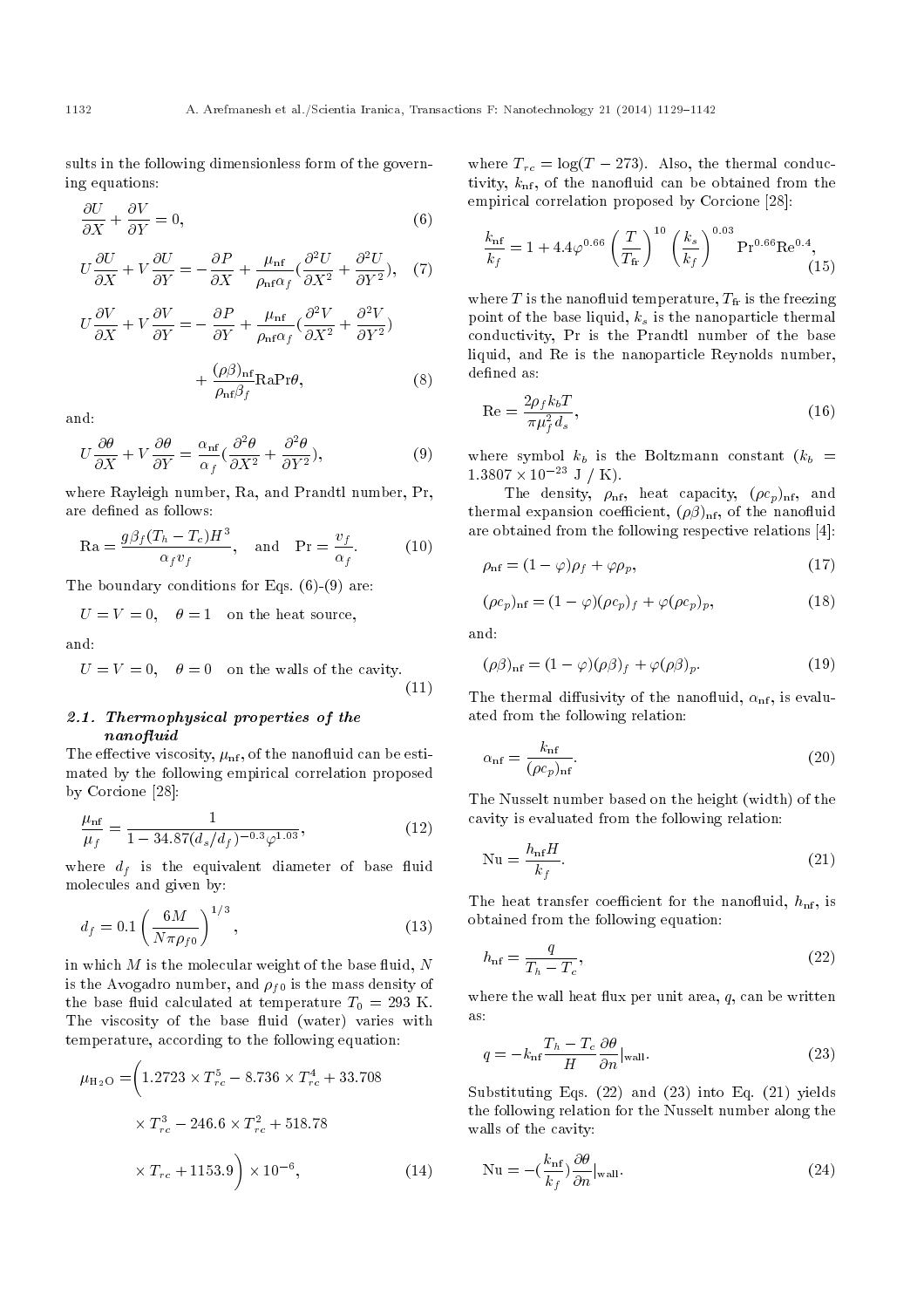#### 3. Computational details

The solution of the governing equations leads to a complete understanding of the velocity and temperature fields for natural convection due to the squareshaped heat source inside the cavity. Consequently, the effects of the position and the temperature of the heat square on the flow and thermal fields can be evaluated. The steady-state mass, momentum, and energy governing equations, written in terms of the primitive variables, are discretized using the finite volume method and the SIMPLER algorithm [29]. To implement the numerical method, a regular, twodimensional, finite difference grid is generated in the computational domain. Subsequently, a square-shaped control volume is generated around each of the grid points. The governing equations are then integrated over each control volume. In the next step, the derivatives of the dependent variables on the faces of the control volume in the resulting equations are replaced by finite difference approximations written in terms of the nodal values of the dependent variables. A secondorder central difference scheme is used for the diffusion terms, while a hybrid scheme, a combination of upwind and central difference schemes, is employed for the convective terms [28]. Carrying out the same procedure for all of the control volumes in the computational domain yields a system of algebraic equations with the nodal values of the dependent variables as unknowns. The set of discretized equations are then solved iteratively, yielding the values of velocity, pressure, and temperature at the grid points. An under-relaxation scheme is employed to obtain the converged solution.

#### 3.1. Benchmarking of the code

In order to validate the numerical procedure, the buoyancy-driven fluid flow and heat transfer in a partially-heated square cavity filled with Cu-water nanofluid is simulated numerically using the proposed code, and the results are compared with the existing results in the literature.

Figure 2 shows the domain and the boundary conditions for the buoyancy-driven heat transfer in a partially-heated square cavity filled with Cu-water nanofluid. A heat source with a constant temperature,  $T_h$ , whose length is equal to half of the cavity's height, is placed symmetrically along the left wall of the cavity. The right side wall of the cavity is maintained at a constant temperature,  $T_c$ , with  $T_c < T_h$ . The top and bottom walls, as well as the remaining portion of the left side wall, are kept insulated. The simulations are performed for different volume fractions of the nanoparticles, including  $\varphi = 0$  (pure water), and for  $\rm{Ra} = 10^3, 10^4, \rm{ and } 10^5. \rm{An} \ 80 \times 80 \ \rm{uniform} \ \rm{grid} \ is$ employed for the numerical simulations. Table 2 shows comparisons between the average Nusselt number of



Figure 2. Natural convection in a square cavity with a partially-heated wall filled with Cu-water nanofluid.

Table 2. Average Nusselt number of the heat source for the partially-heated square cavity filled with Cu-water nanofluid; comparisons with Oztop and Abu-Nada [4].

| Ra              |      | Present        | Oztop and   |
|-----------------|------|----------------|-------------|
|                 | φ    | $_{\rm study}$ | Abu-Nada  4 |
|                 | 0.00 | 1.045          | 1.004       |
|                 | 0.05 | 1.131          | 1.122       |
| 10 <sup>3</sup> | 0.10 | 1.255          | 1.251       |
|                 | 0.15 | 1.450          | 1.423       |
|                 | 0.20 | 1.665          | 1.627       |
|                 | 0.00 | 2.001          | 2.010       |
|                 | 0.05 | 2.098          | 2.122       |
| 10 <sup>4</sup> | 0.10 | 2.155          | 2.203       |
|                 | 0.15 | 2.276          | 2.283       |
|                 | 0.20 | 2.355          | 2.363       |
|                 | 0.00 | 3.973          | 3.983       |
| 10 <sup>5</sup> | 0.05 | 4.266          | 4.271       |
|                 | 0.10 | 4.352          | 4.440       |
|                 | 0.15 | 4.651          | 4.662       |
|                 | 0.20 | 4.865          | 4.875       |

the heat source obtained by the present code with the results of Oztop and Abu-Nada [4] for different volume fractions of the nanoparticles at different Rayleigh numbers. As observed from this table, very good agreement exists between the two results for the considered ranges of Rayleigh number and volume fraction of the nanoparticles.

#### 3.2. Grid independence study

In order to determine a proper grid for the numerical simulations, a grid independence study is conducted for the buoyancy-driven heat transfer due to the squareshaped heat source placed at the center of the square cavity filled with  $TiO<sub>2</sub>$ -water nanofluid (Figure 1). The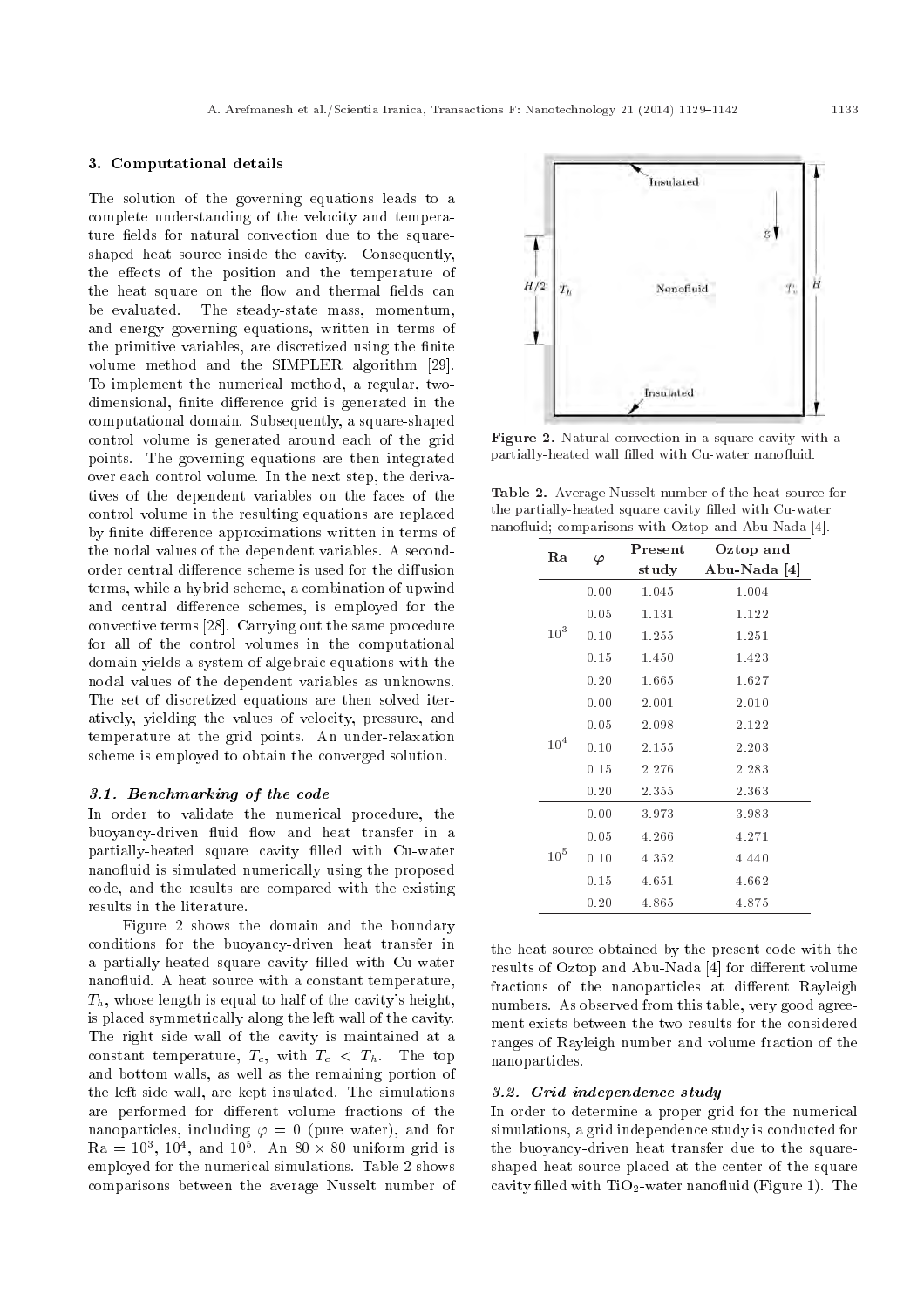Table 3. Average Nusselt number of the square cavity for different uniform grids,  $h/H = 0.2$ ,  $\varphi = 0.015$  and Ra = 10<sup>6</sup>.  $60 \times 60$ 

 $80 \times 80$ 

 $100 \times 100$ 

|                                      | $Nu_{avg}$                                                                                                           | 2.6516 | 3.1074 | 3.4112                    | 3.4127      | 3.4130                           |
|--------------------------------------|----------------------------------------------------------------------------------------------------------------------|--------|--------|---------------------------|-------------|----------------------------------|
|                                      |                                                                                                                      |        |        | the six considered cases. |             | Table 4. Coordinates of the cent |
| 0.0004                               |                                                                                                                      |        |        |                           | Case number | $x$ -coordin                     |
|                                      |                                                                                                                      |        |        |                           |             | H/2                              |
| 0.0002                               |                                                                                                                      |        |        |                           | П           | H/2                              |
|                                      |                                                                                                                      |        |        |                           | Ш           | H/4                              |
|                                      |                                                                                                                      |        |        | IV                        |             | H/4                              |
| $\cup$                               |                                                                                                                      |        |        | V                         |             | H/4                              |
|                                      | $40 \times 40$                                                                                                       |        |        |                           | VI          | H/2                              |
| $-0.0002$<br>$-0.0004$<br>0.2<br>0.0 | $60 \times 60$<br>$-$ 80 $\times$ 80<br>$-100\times100$<br>$   120 \times 120$<br>0.6<br>$0.4 -$<br>$\boldsymbol{X}$ | 0.8    |        | $Ra = 103$<br>$\phi=0$    |             | $Ra = 104$                       |

Number of nodes  $40 \times 40$ 

Figure 3. Vertical velocity component along the horizontal centerline of the cavity  $(y = H/2)$  for different uniform grids,  $h/H = 0.2$ ,  $\varphi = 0.015$ , and Ra =  $10^6$ .

simulations are performed for  $h/H = 0.2$ , Ra =  $10^6$ , and  $\varphi = 0.015$ . Five different uniform grids, namely,  $40 \times 40, 60 \times 60, 80 \times 80, 100 \times 100 \text{ and } 120 \times 120, \text{ are}$ employed for the numerical calculations.

Figure 3 shows the vertical velocity component along the horizontal centerline of the cavity  $(y = H/2,$ Figure 1) for these grids. The results for the average Nusselt number of the cavity for the above grids are also presented in Table 3. It is observed from Figure 3 and Table 3 that an  $80 \times 80$  uniform grid is sufficiently fine to capture the details of the velocity and temperature variations in the boundary layers adjacent to the walls. Therefore, based on these results, an  $80 \times 80$  uniform grid is employed to perform all subsequent numerical calculations. Moreover, in the numerical calculations, the convergence criterion for the temperature, pressure, and velocity is taken to be:

$$
\text{Error} = \frac{\sum_{j=1}^{m} \sum_{i=1}^{n} |\xi^{t+1} - \xi^t|}{\sum_{j=1}^{m} \sum_{i=1}^{n} |\xi^{t+1}|} \le 10^{-7},\tag{25}
$$

where  $m$  and  $n$  are the number of grid points in the  $x$ and y directions, respectively,  $\xi$  is any of the computed field variables, and  $t$  is the iteration number.

#### 4. Results and discussion

In order to understand the flow and heat transfer characteristics of the considered problem, six different

Table 4. Coordinates of the center of the heat source for the six considered cases.

 $100$   $120 \times 120$ 

| Case number $x$ -coordinate |     | $y$ -coordinate |
|-----------------------------|-----|-----------------|
|                             | H/2 | H/2             |
| Н                           | H/2 | H/4             |
| Ш                           | H/4 | H/4             |
| ĪV                          | H/4 | H/2             |
| V                           | H/4 | 3H/4            |
| VI                          | H/2 | 3H/4            |



Figure 4. Streamlines and isotherms in the cavity filled with  $TiO<sub>2</sub>$ -water for case I: (a) Streamlines; and (b) isotherms.

cases, cases I through VI, as far as the position of the heat source inside the cavity is concerned, are considered. The coordinates of the center of the heat source for the six considered cases are given in Table 4. In all the following numerical results, the ratio of the size of the heat source to that of the cavity,  $h/H$ , is taken as 0.2, and the cavity is filled with the  $TiO<sub>2</sub>$ water nanofluid. The simulations are performed for a range of Rayleigh numbers from  $10^3$  to  $10^6,\ \mathrm{and}$  for three volume fractions of the nanoparticles, namely, 0 (pure water), 0.015 and 0.03.

Figure 4(a) and (b) show the streamlines and the isotherms inside the cavity for case I, respectively. The results in these figures are presented for the volume fraction of the nanoparticles,  $\varphi = 0$  and 0.03, and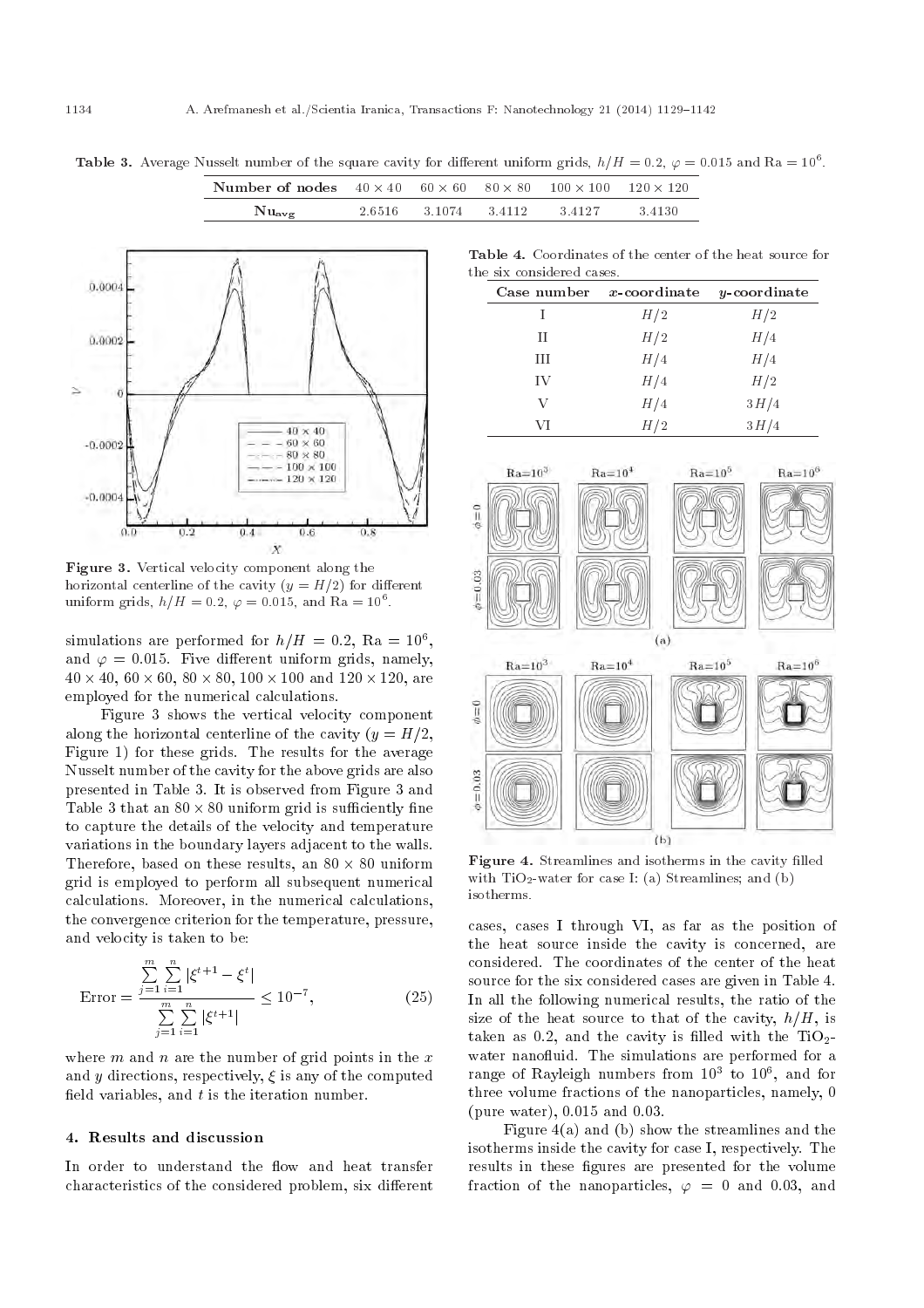for different Rayleigh numbers. The fluid is heated by the left and right side walls of the heat source and expands as it moves upwards. Subsequently, along the downflowing branch of the cycle, the fluid is cooled by the cold walls of the cavity, and compressed as it reaches the depth of the cavity. Hence, as Figure 4(a) shows, two counter-rotating eddies, clockwise and a counterclockwise, develop in the right and left halves of the space between the heat source and the cavity. For low Rayleigh numbers, i.e. conductiondominated fluid flow and heat transfer, these eddies, symmetrically-located, with respect to the centerlines of the cavity (Figure 4(a) for  $Ra = 10^3$ ), are quite weak. With increasing Rayleigh number, the two main eddies strengthen as their centers shift towards the top wall of the cavity (Figure 4(a) for  $Ra \geq 10^4$ ); however, they constantly remain symmetric with respect to the vertical centerline of the cavity. For high enough Rayleigh numbers (Ra =  $10^6$  in Figure 4(a)), the hot bottom wall of the heat source resists the natural convection in the bottom of the cavity, resulting in a relatively stagnant region.

The corresponding isotherms inside the cavity for case I are shown in Figure 4(b). For low Rayleigh numbers (Figure 4(b) for  $Ra = 10^3$ ), the isotherms are almost evenly-distributed in the space between the heat source and the walls of the cavity. Increasing the Rayleigh number gives rise to the formation of thermal boundary layers around the heat source, as well as close to the top and upper portions of the side walls of the cavity, bringing about greater heat transfer rates in these regions (Figure 4(b) for  $Ra \geq 10^5$ ). Meanwhile, the isotherms, similar to the streamlines, always remain symmetric with respect to the vertical centerline of the cavity. Moreover, for high Rayleigh numbers, the core of the two main eddies is relatively stagnant and thermally stratied, and the stagnant region under the heat source is nearly isothermal, with a minimum heat transfer rate (Figure 4(b) for  $Ra \geq 10^5$ ).

The streamlines and the isotherms inside the cavity for case II are shown in Figure 5(a) and (b), respectively. As observed from Figure  $5(a)$ , two main counter-rotating eddies, which are symmetric only with respect to the vertical centerline of the cavity, form inside the cavity. The center of these eddies moves upwards as the natural convection strengthens with increasing the Rayleigh number. As the heat source is moved towards the bottom of the cavity, the stagnant region under its bottom wall shrinks (Figure 5(a) for  $\rm Ra \geq 10^5),$  improving the heat transfer rate there. As far as the isotherms are concerned, for low Rayleigh numbers, they are densely distributed in the narrow space between the bottom of the heat source and the cavity's bottom wall, and thinly scattered above the heat source, resulting in high and low temperature gradients under and above the heat source, respectively



Figure 5. Streamlines and isotherms in the cavity filled with  $TiO<sub>2</sub>$ -water for case II: (a) Streamlines; and (b) isotherms.

(Figure 5(b) for Ra  $\leq 10^4$ ). For high Rayleigh numbers, thermal boundary layers form around the heat source and close to the top wall of the cavity, indicating high heat transfer rates in these regions. Moreover, large regions close to the center of the main eddies remain nearly isothermal (Figure 5(b) for  $Ra =$  $10^6$  ).

Figure 6(a) and (b) show the streamlines and the isotherms inside the cavity for case III. By moving the heat source towards the left bottom corner of the cavity, a main clockwise vortex develops due to the natural convection in the relatively large space to the right of the heat source. Another smaller counterclockwise vortex forms in the left portion of the cavity above the heat source (Figure  $6(a)$ ). With increasing the Rayleigh number, the natural convection above the heat source intensifies, and the counterclockwise eddy enlarges. Meanwhile, the narrow regions to the left and under the bottom of the heat source always remain relatively stagnant (Figure  $6(a)$ ). As far as the isotherms are concerned, the above-mentioned narrow regions are dominated by heat conduction, even for high Rayleigh numbers (Figure 6(b)). Moreover, as the Rayleigh number increases, thermal boundary layers form close to the top and left walls of the cavity with high temperature gradient toward the left and close to the top of the cavity's top and left walls, respectively, giving rise to high heat transfer rates in these regions. (Figure 6(b) for  $Ra = 10^6$ ).

The streamlines and the isotherms inside the cavity for case IV are presented in Figure 7(a) and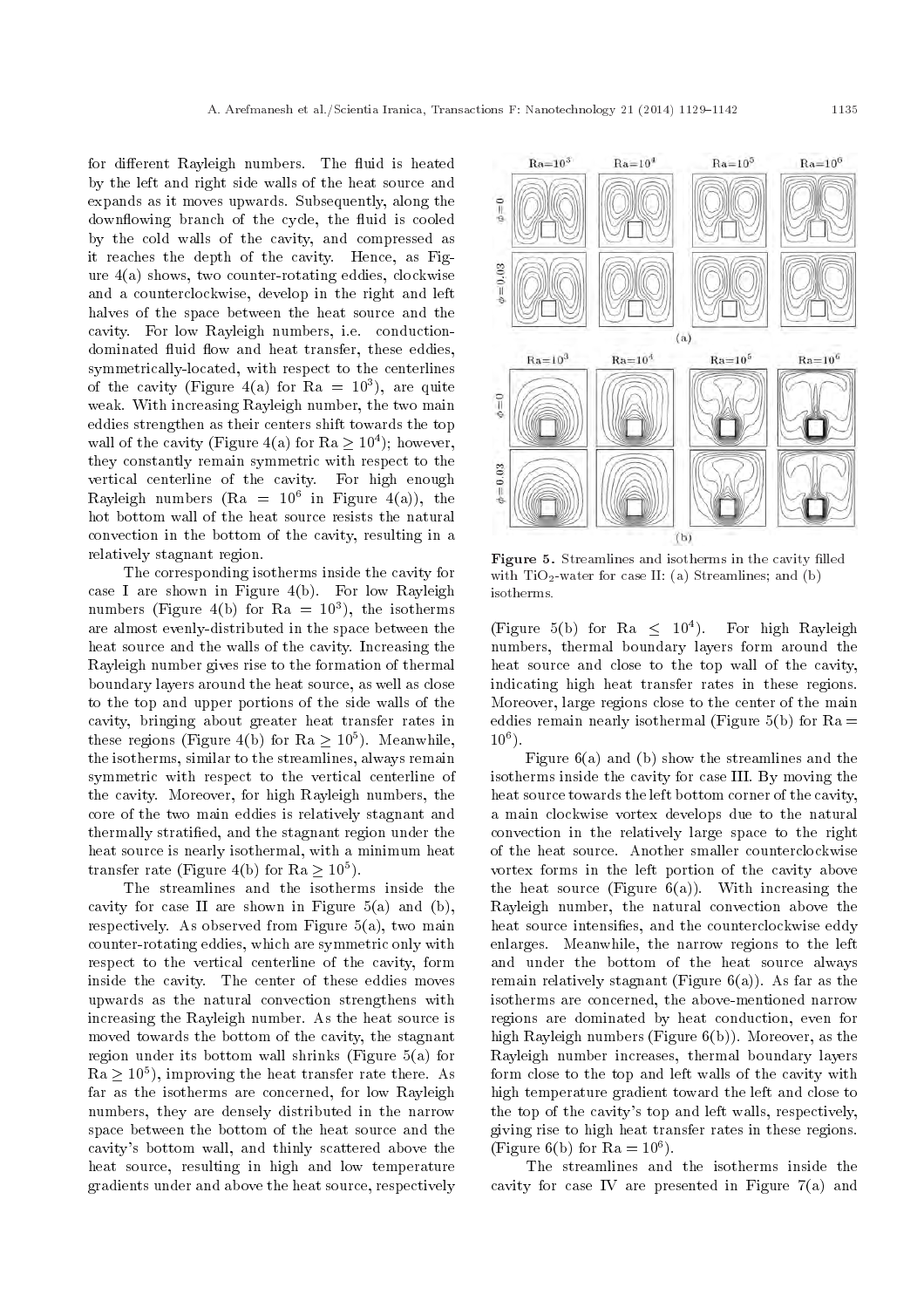

Figure 6. Streamlines and isotherms in the cavity filled with  $TiO<sub>2</sub>$ -water for case III: (a) Streamlines; and (b) isotherms.



Figure 7. Streamlines and isotherms in the cavity filled with  $TiO<sub>2</sub>$ -water for case IV: (a) Streamlines; and (b) isotherms.

(b), respectively. Similar to the previous case, a main clockwise vortex develops to the right of the heat source, in this case. For low Rayleigh numbers, this vortex is symmetric, with respect to the horizontal centerline of the cavity (Figure 7(a) for  $Ra = 10^3$ ). Two smaller eddies also form above and under the



Figure 8. Streamlines and isotherms in the cavity filled with  $TiO<sub>2</sub>$ -water for case V: (a) Streamlines; and (b) isotherms.

heat source in this case. As the natural convection strengthens with increasing the Rayleigh number, the center of the main eddy shifts toward the top wall of the cavity (Figure 7(a) for  $Ra = 10^6$ ). Besides, the fluid flow in the top small eddy intensifies, while the eddy under the heat source vanishes as a result of the heat source resisting the natural convection close to the bottom left corner of the cavity (Figure 7(a) for  $Ra = 10<sup>6</sup>$ ). Moreover, the former eddy shrinks as the volume fraction of the nanoparticles and, in turn, the nanofluid viscosity increase. As far as the isotherms are concerned, the highest temperature gradient occurs in the boundary layer close to the top wall of the cavity above the heat source for  $\rm{Ra}=10^6$ . Furthermore, for high Rayleigh numbers, the heat transfer rate in the stagnant region above the bottom wall of the cavity is negligible (Figure 7(b) for Ra  $\geq 10^5$ ).

Figure 8(a) and (b) show the streamlines and the isotherms inside the cavity for case V. Similar to the previous case, here, a main clockwise vortex develops to the right of the heat source due to natural convection. Also, a smaller counterclockwise eddy forms in the left lower portion of the cavity (Figure  $8(a)$ ). As the natural convection strengthens, the centers of these eddies shift toward the top wall of the cavity, consequently, a relatively stagnant and isothermal region with negligible heat transfer rate emerges in the bottom of the cavity (Figure 8(a) and (b) for Ra =  $10^6$ ). Moreover, the counterclockwise eddy weakens as the Rayleigh number increases and, even more eminently, as both the Rayleigh number and the volume fraction of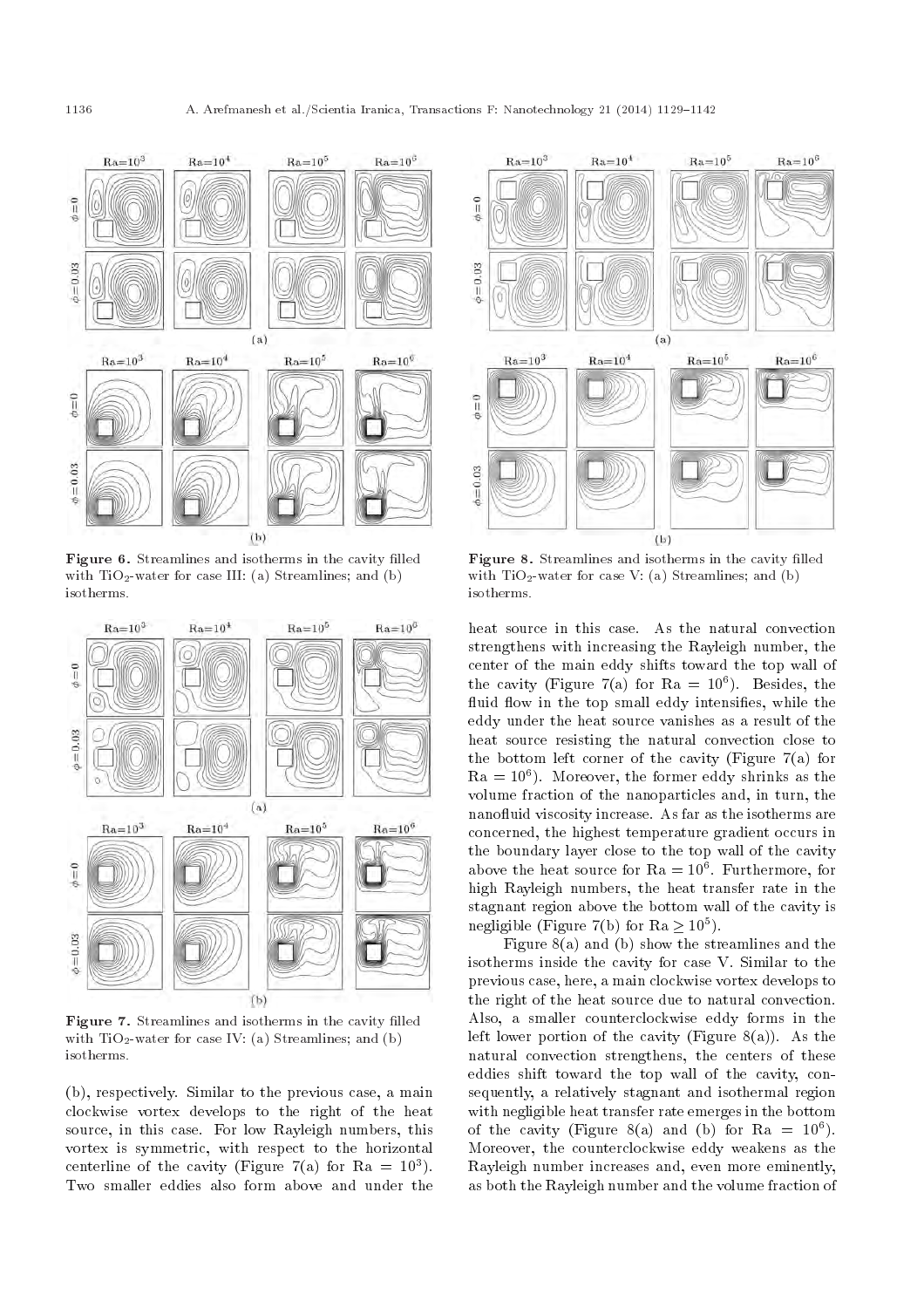

Figure 9. Streamlines and isotherms in the cavity filled with  $TiO<sub>2</sub>$ -water for case VI: (a) Streamlines; and (b) isotherms.

the nanoparticles increase. For low Rayleigh numbers, the isotherms are concentrated in the narrow spaces above and to the left of the heat source, resulting in high heat transfer rates there (Figure 8(b) for Ra  $\geq$  $10^{4}$ ). ). As the Rayleigh number increases, thermal boundary layers with high temperature gradients and relatively large heat transfer rates develop along the cavity's top wall above the heat source (Figure 8(b) for  $Ra \geq 10^5$ ).

The streamlines and the isotherms for case VI are shown in Figure  $9(a)$  and (b), respectively. Similar to case I, two counter-rotating vortices are present inside the cavity in this case. However, two smaller counter-rotating eddies, similar to the Bernard cells, develop in the gap between the top walls of the heat source and the cavity for  $\rm{Ra}~=~10^6,$  in this case (Figure 9(a)). These latter eddies contract as the volume fraction of the nanoparticles and, in turn, the effective viscosity of the nanofluid increase. As far as the isotherms are concerned, for low Rayleigh numbers, high temperature gradients are observed in the gap above the heat source (Figure 9(b) for Ra  $\leq 10^4$ ). For the convection-dominated heat transfer regime, thermal boundary layers develop along the cavity's top wall, resulting in a high rate of heat transfer there, while the lower portion of the cavity is nearly isothermal with negligible heat transfer (Figure 9(b) for Ra  $\geq 10^5$ ).

Figure 10 shows the Nusselt number distributions along the walls of the cavity for the six considered cases. The results are presented for  $Ra = 10<sup>3</sup>$  and for three different volume fractions of the nanoparticles, namely, 0.0 (pure fluid), 0.015 and 0.03. For  $Ra = 10^3$ , the heat transfer occurs mainly through conduction. It is seen from this figure that, for case I, where the heat source is placed at the middle of the cavity, each cavity wall has nearly the same Nusselt number distribution with a local maximum at its middle. As the volume fraction of the nanoparticles and, in turn, the thermal conductivity of the nanofluid increase, the Nusselt number rises, implying enhanced heat transfer. For the other cases shown in this figure, the maximum local Nusselt number occurs along the walls having minimum distance from the heat source, while the Nusselt number is quite low along the remaining walls. Moreover, the local maxima of Nusselt number for cases II through VI are significantly higher than those of case I. Increasing the volume fraction of the nanoparticles for cases II through VI increases the local maxima of the Nusselt number signicantly (Figure 10).

The Nusselt number distributions along the cavity walls for  $Ra = 10^6$  and for the six considered cases are presented in Figure 11. The results in this figure are for three different volume fractions of the nanoparticles, namely, 0.0, 0.015 and 0.03. As seen from this figure, for case I, contrary to the results of Figure 10, the maximum local Nusselt number occurs at the middle of the cavity's top wall, while the Nusselt number is quite low along its bottom wall. Moreover, the heat transfer enhancement, with increasing the volume fraction of the nanoparticles, is marginal in this convection-dominated heat transfer regime, as a result of the nanofluid becoming more viscous, by raising the nanoparticles volume fraction. For case II, similar to the previous case, the local Nusselt number has a maximum at the middle of the cavity's top wall, whose magnitude, nevertheless, is smaller compared to that of case I, due to the eddies being weaker in the latter case. For cases II through V, the maximum local Nusselt number occurs in the thermal boundary layers towards the left portion of the top wall of the cavity, where the temperature gradient is relatively high (Figure 11). Moreover, the highest local Nusselt number among these cases belongs to case V, for which the heat source has the smallest distance from the cavity's top wall. For case VI, the Nusselt number has two local maxima along the top wall of the cavity, which are symmetrically-located, with respect to the cavity's vertical centerline, with the Nusselt number decreasing substantially between them (Figure 11). This particular distribution of Nusselt number is attributed to the formation of two small eddies above the top wall of the heat source, in this case (Figure 9(a)).

Figure 12 shows the variations of the average Nusselt number of the cavity for the six con-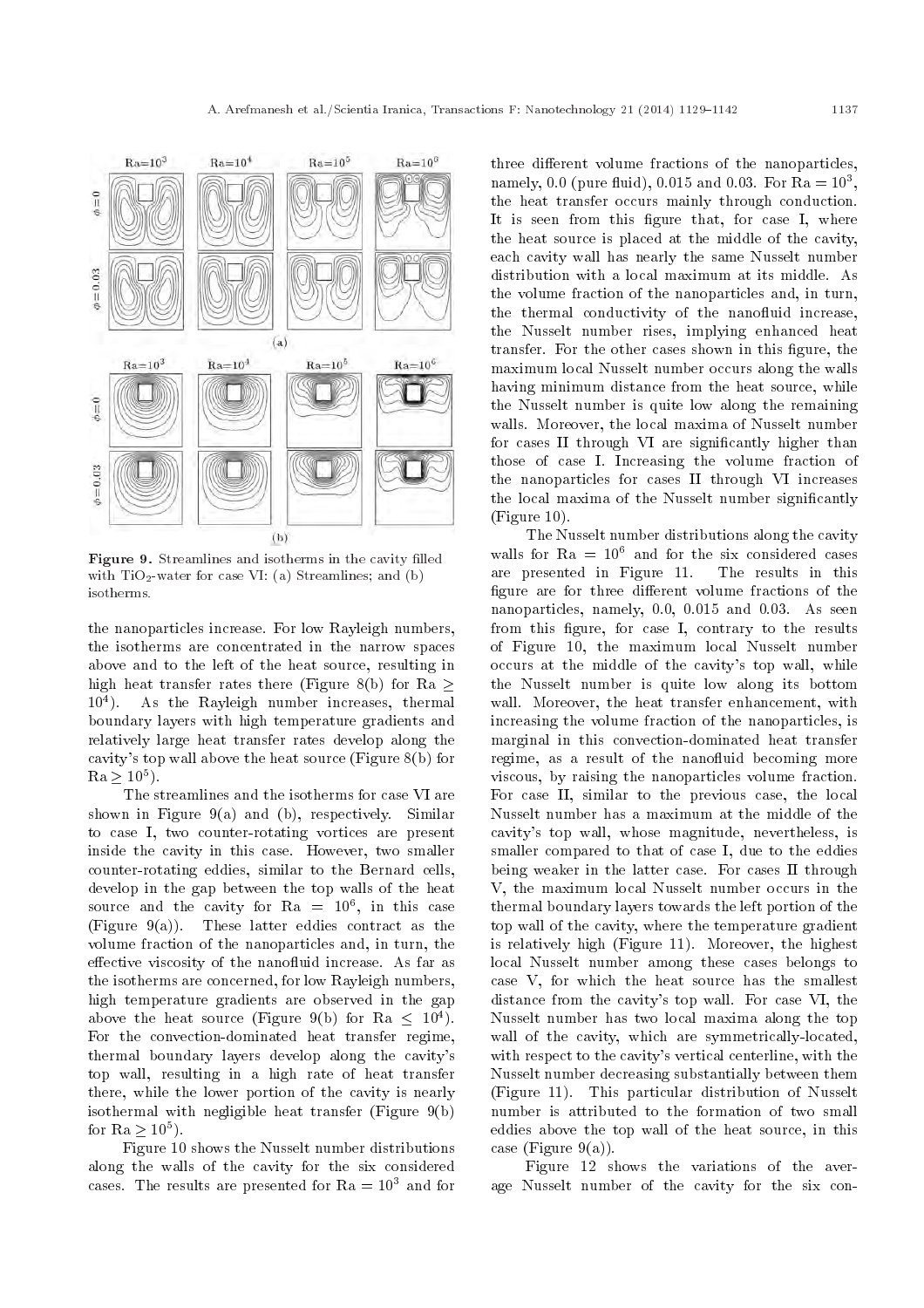Case 1 Case II  $2.5$  $\overline{10}$  $\psi = 0$ <br>  $\varphi = 0.015$ <br>  $\varphi = 0.03$  $\varphi = 0$  $3.0$  $-20 = 0.015$  $\overline{\mathbf{S}}$  $\varphi=0.03$  $2.5$ Nulocal  $_{\rm N116$   $_{\rm out}$  $\ddot{6}$  $^{2.0}$  $1.5$  $\overline{4}$ 1.0  $\overline{2}$  $0.5$  $\overline{0}$  $0.0$  $\overline{0}$ Š  $\ddot{s}$ Case III Case IV 9  $\Rightarrow \varphi = 0$ <br>  $\Rightarrow \varphi = 0.015$ <br>  $\therefore \varphi = 0.03$  $\begin{array}{c} 8 \\ 7 \\ 6 \end{array}$  $\begin{array}{l}\n\psi = 0 \\
\psi = 0.015\n\end{array}$  $\boldsymbol{s}$  $\frac{1}{7}$  $\varphi=0.03$ Nujocal  $\mathbf 6$ Nulscal  $\overline{5}$  $\overline{5}$  $\mathbf{d}$  $\overline{4}$  $\overline{\overline{3}}$  $\sqrt{3}$  $\overline{\mathbf{2}}$  $\overline{2}$  $\mathbf 1$  $\mathbf{1}$  $\theta$  $\overline{0}$  $\theta$  $\overline{2}$  $\overline{0}$  $\overline{2}$  $\overline{s}$  $\overline{S}$ Case V Case VI  $\overline{9}$ **g**  $\overline{8}$  $\rho = 0$ <br> $\rho = 0.015$  $\varphi = 0$ <br> $\varphi = 0.015$ <br> $\therefore \varphi = 0.03$  $\frac{8}{7}$  $\overline{7}$  $- - \varphi = 0.03$  $_{\rm NIIocal}$  $\, 6$  $\overline{6}$  $Nu_{local}$  $\boldsymbol{5}$  $\overline{5}$  $\overline{4}$  $\overline{4}$  $\overline{3}$ 3  $\overline{2}$  $\tilde{g}$ n  $\theta$  $\theta$  $\ddot{0}$  $\overline{2}$ 3  $\Omega$  $\overline{2}$ 3  $\overline{s}$  $\overline{S}$ 

Figure 10. local Nusselt number along the cold walls of the cavity for the six different locations of the heat source,  $\rm{Ra}=10^3, \ \rm{and} \ \varphi=0.0, \ 0.015, \ \rm{and} \ \ 0.03.$ 

sidered cases, with respect to the volume fraction of the nanoparticles for different Rayleigh numbers.

It is observed from the figure that for conductiondominated heat transfer regime,  $Ra = 10^3$ , the average Nusselt number for all the considered cases signicantly increases with increasing the volume fraction of the nanoparticles, a characteristic which is attributed to the thermal conductivity enhancement by increasing the volume fraction of the nanoparticles. Moreover, as the geometry and the boundary conditions for cases III and V are alike, as far as conduction heat transfer is concerned, their average Nusselt numbers should be the same for the entire range of the considered volume fraction of the nanoparticles (Figure 12 for  $Ra = 10^3$ ). By the same token, cases II, IV, and VI ought to have similar average Nusselt number, as demonstrated in Figure 12, for  $\rm{Ra}=10^3$ . The maximum heat transfer rate belongs to either of cases III or V, where the heat source is located close to two of the cavity walls, while the minimum heat transfer rate pertains to case I, with the heat source at the center of the cavity (Figure 12 for  $Ra = 10^3$ ).

With increasing the Rayleigh number, the average

Nusselt number for case V reduces drastically, compared to that of case III, due to signicant blockage effects in the narrow gaps between the heat source and the top and left walls of the cavity for the former case (Figure 12 for  $Ra \geq 10^4$ ). In fact, the minimum average Nusselt number for  $Ra = 10^6$  pertains to case V. As far as cases II, IV, and VI are concerned, the average Nusselt number for case II increases moderately, compared to that of case IV, with increasing the Rayleigh number. However, for case VI, due to the substantial blockage effect in the narrow gap between the top walls of the heat source and cavity, the average Nusselt number decreases signicantly, compared to that of case IV, as natural convection becomes dominant (Figure 12 for  $Ra \geq 10^6$ ). The maximum average Nusselt number for the convection-dominated heat transfer regime pertains to case II, with a minor blockage effect (Figure  $12$ ) for Ra =  $10^6$ ). Moreover, in general, for Ra  $\geq 10^4,$ the average Nusselt number increases with increasing the volume fraction of the nanoparticles for all the cases, albeit with lower rates, compared to those for  $Ra = 10<sup>4</sup>$ , due to the dominant role played by the viscosity of the nanofluid in high Rayleigh number flows.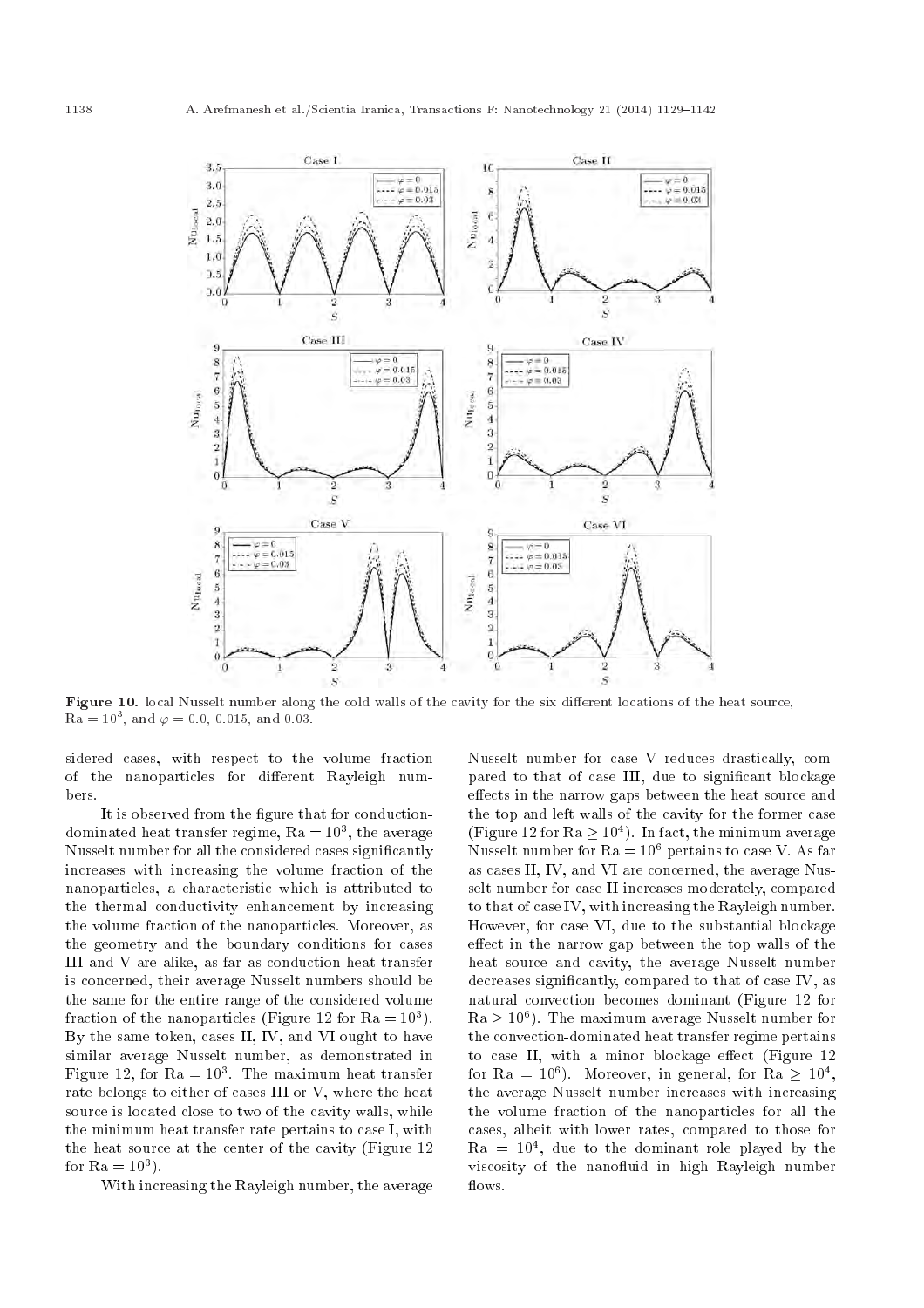

Figure 11. local Nusselt number along the cold walls of the cavity for the six different locations of the heat source,  $\rm{Ra}=10^6, \ \rm{and} \ \varphi=0.0, \ 0.015, \ \rm{and} \ \ 0.0.$ 



Figure 12. Variations of the average Nusselt number of the cavity with respect to the volume fraction of the nanoparticles for different Rayleigh numbers.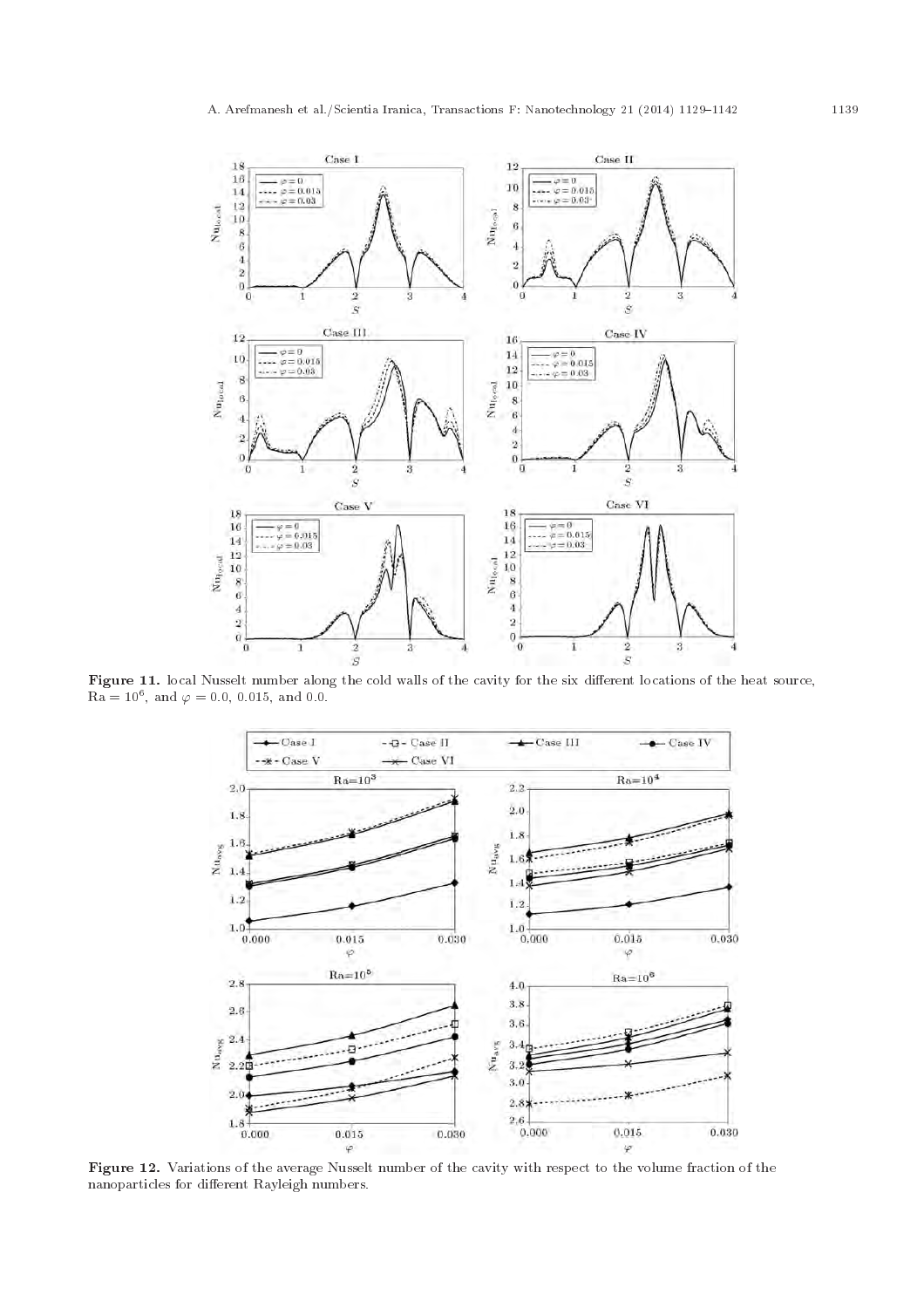#### 5. Conclusions

Buoyancy-driven fluid flow and heat transfer of  $TiO<sub>2</sub>$ water nanofluid, due to the square-shaped heat source inside the square cavity, are simulated numerically. The finite volume method, together with the SIM-PLER algorithm, is implemented to solve the governing equations written in terms of the primitive variables. The numerical procedure is veried via simulating the natural convection in a partially-heated square cavity filled with Cu-water nanofluid.

The effects of the location of the heat source inside the cavity, the Rayleigh number, and the  $TiO<sub>2</sub>$ volume fraction, on the fluid flow and heat transform are investigated by conducting a parametric study. As far as the position of the heat source inside the cavity is concerned, six different cases, I through VI, are considered. The results, in general, show that the heat source location is eminently an effective parameter controlling the shape and size of eddies formed inside the cavity and, subsequently, the heat transfer rate. For the conduction-dominated heat transfer regime,  $Ra = 10<sup>3</sup>$ , the maximum heat transfer rate is achieved, irrespective of the volume fraction of the nanoparticles, by placing the heat source close to the cavity corners (cases III and V), while the lowest rate heat transfer pertains to case I with the heat source at the center of the cavity. For convection-dominated heat transfer regime,  $Ra = 10^6$ , the highest rate of heat transfer is accomplished by placing the heat source near the corner of the cavity's bottom wall for the considered range of the volume fraction of the nanoparticles (case II). On the other hand, for the same Rayleigh number, case V, with the heat source positioned towards the top left corner of the cavity, has the lowest Nusselt number, irrespective of the volume fraction of the nanoparticles.

Finally, the results for the local and average Nusselt numbers demonstrate that natural convection heat transfer is much improved in the presence of  $TiO<sub>2</sub>$ nanoparticles.

### Nomenclature

- $c_p$  Heat capacity
- d Diameter, m
- g Gravitational acceleration,  $m/s^2$
- $h$  Heat source height, m
- H Cavity height, m
- $k$  Thermal conductivity,  $W/m-K$
- M Molecular weight
- N Avogadro number
- Nu Nusselt number
- p Pressure,  $kg/m-s^2$

| P       | Dimensionless pressure              |
|---------|-------------------------------------|
| Pr      | Prandtl number                      |
| Ra      | Rayleigh number                     |
| Re      | Reynolds number                     |
| S       | Special coordinate system, m        |
| S       | Dimensionless special coordinate    |
|         | system                              |
| T       | Temperature, K                      |
| u, v    | Velocity components, $m/s$          |
| U, V    | Dimensionless velocity components   |
| $x_{y}$ | Cartesian coordinates, m            |
| X, Y    | Dimensionless Cartesian coordinates |

#### Greek letters

| $\alpha$ | Thermal diffusivity, $m^2/s$         |
|----------|--------------------------------------|
| $\beta$  | Thermal expansion coefficient, $1/K$ |
| $\mu$    | Viscosity, $kg/m-s$                  |
| $\eta$   | Kinematics viscosity, $m^2/s$        |
|          | Dimensionless temperature            |
| ρ        | Density, $\text{kg/m}^3$             |
|          | Volume fraction of nanoparticles     |

# Subscript

| avg | Average   |
|-----|-----------|
| C   | Cold      |
| f   | Fluid     |
| h.  | Hot       |
| nf  | Nanofluid |
| р   | Particle  |

#### References

- 1. Khanafer, K., Vafai, K. and Lightstone, M. \Buoyancy-driven heat transfer enhancement in a twodimensional enclosure utilizing nanofluid", Int. J. Heat Mass Transf., **46**, pp. 3639-3653 (2003).
- 2. Abu-Nada, E., Masoud, Z. and Hijazi, A. \Natural convection heat transfer enhancement in horizontal concentric annuli using nanofluids", Int. Comm. Heat Mass Transf., 35, pp. 657-665 (2008).
- 3. Santra, A.K., Sen, S. and Chakraborty, N. "Study of heat transfer augmentation in a differentially heated square cavity using copper-water nanofluid",  $Int. J.$ Therm. Sci., 47, pp. 1113-1122 (2008).
- 4. Oztop, H.F. and Abu-Nada, E. "Numerical study of natural convection in partially heated rectangular enclosures filled with nanofluids", Int. J. Heat Fluid  $Flow$ , 29, pp. 1326-1336 (2008).
- 5. Abu-nada, E. and Oztop, H. "Effect of inclination angle on natural convection in enclosures filled with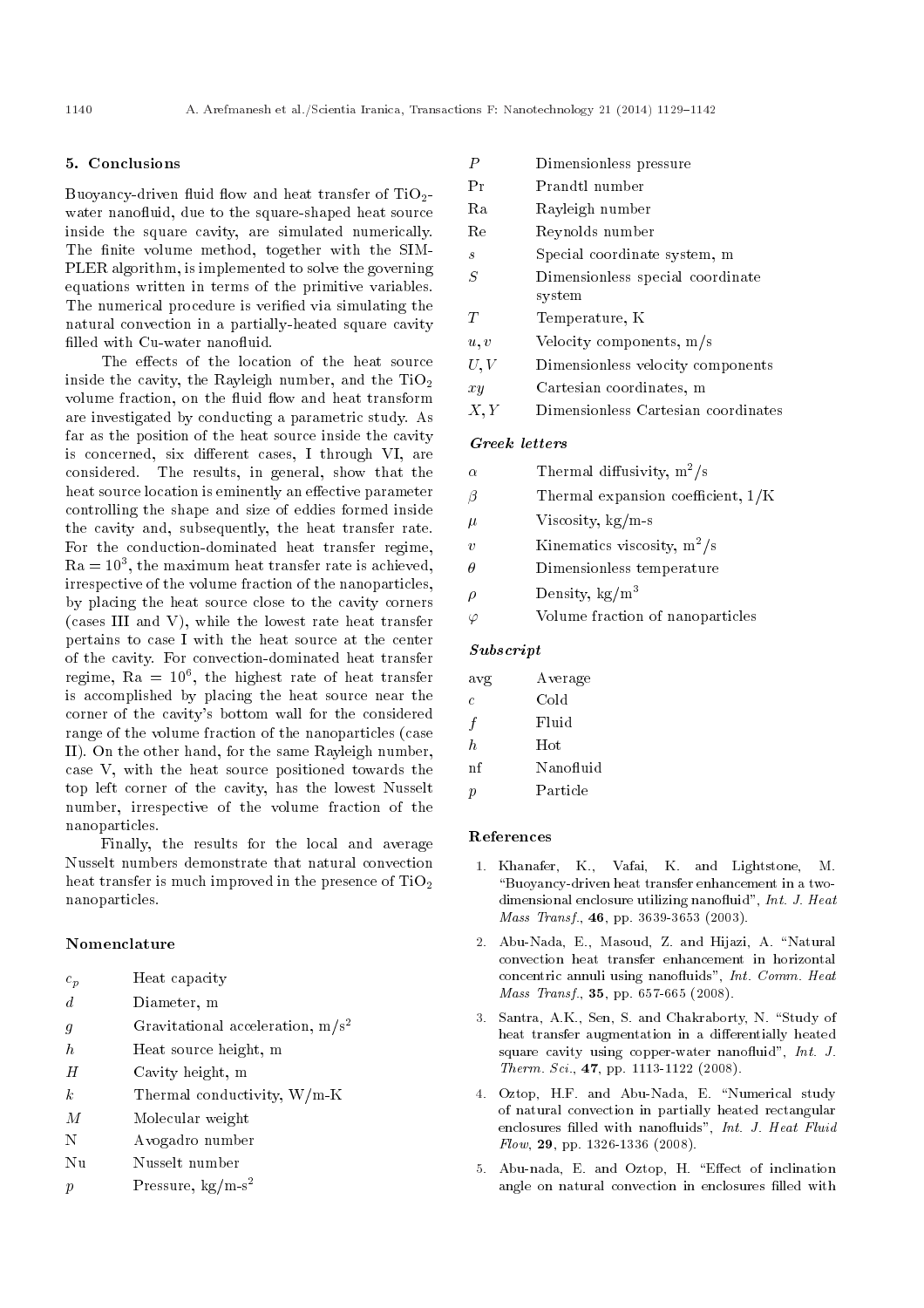Cu-water nanofluid", Int. J. Heat Fluid Flow, 30, pp. 669-678 (2009).

- 6. Aminossadati, S.M. and Ghasemi, B. "Natural convection cooling of a localized heat source at the bottom of a nanofluid-filled enclosure", Eur. J. Mech. B/Fluids, 28, pp. 630-640 (2009).
- 7. Ghasemi, B. and Aminossadati, S.M. \Periodic natural convection in a nanofluid-filled enclosure with oscillating heat flux", *Int. J. Therm. Sci.*, 49, pp. 1-9 (2010).
- 8. Oztop, H.F., Abu-Nada, E., Varol, Y. and Al-Salem, K. "Computational analysis of non-isothermal temperature distribution on natural convection in nanofluid filled enclosures", Superlattic. Microstruct., 49, pp. 453-467 (2011).
- 9. Sheikhzadeh, G.A., Arefmanesh, A. and Mahmoodi, M. "Numerical study of natural convection in a differentially-heated rectangular cavity filled with  $TiO<sub>2</sub>$ -water nanofluid", J. Nano Res., 13, pp. 75-80  $(2011).$
- 10. Alloui, Z., Vasseur, P. and Reggio, M. "Natural convection of nanofluids in a shallow cavity heated from below", International Journal of Thermal Sciences, 50, pp. 385-393 (2011).
- 11. Aminossadati, S.M. and Ghasemi, B. "Natural convection of water-CuO nanofluid in a cavity with two pairs of heat source-sink", International Communications in Heat and Mass Transfer, 38, pp. 672-678 (2011).
- 12. Nasrin, R. and Parvin, S. \Investigation of buoyancydriven flow and heat transfer in a trapezoidal cavity filled with water-Cu nanofluid", International Communications in Heat and Mass Transfer, 39, pp. 270-274 (2012).
- 13. Nikfar, M. and Mahmoodi, M. "Meshless local Petrov-Galerkin analysis of free convection of nanofluid in a cavity with wavy side walls", Engineering Analysis with Boundary Elements, **36**, pp. 433-445 (2012).
- 14. Mahmoudi, A.H., Shahi, M., Honarbakhsh Raouf, A. and Ghasemian, A. "Numerical study of natural convection cooling of horizontal heat source mounted in a square cavity filled with nanofluid", International Communications in Heat and Mass Transfer, 37, pp. 1135-1141 (2010).
- 15. Mahmoudi, A.H., Shahi, M., Moheb Shahedin, A. and Hemati, N. "Numerical modeling of natural convection in an open cavity with two vertical thin heat sources subjected to a nanofluid", International Communications in Heat and Mass Transfer, 38, pp. 110-118  $(2011).$
- 16. Cho, C., Yau, H. and Chen, Ch. \Enhancement of natural convection heat transfer in a U-shaped cavity filled with  $Al_2O_3$ -water nanofluid", Thermal Science, 16, pp. 1317-1323 (2012).
- 17. Mahmoodi, M. "Numerical simulation of free convection of a nanofluid in L-shaped cavities", Interna-

tional Journal of Thermal Sciences, 50, pp. 1731-1740  $(2011).$ 

- 18. Mahmoodi, M. and Hashemi, S.M. "Numerical study of natural convection of a nanofluid in C-shaped enclosures", International Journal of Thermal Sciences, 55, pp. 76-89 (2012).
- 19. Dehnavi, R. and Rezvani, A. "Numerical investigation of natural convection heat transfer of nanofluids in a  $\Gamma$ shaped cavity", Superlattices and Microstructures, 52, pp. 312-325 (2012).
- 20. Mahmoodi, M. "Numerical simulation of free convection of nanofluid in a square cavity with an inside heater", International Journal of Thermal Sciences, 50, pp. 2161-2175 (2011).
- 21. Shahi, M., Mahmoudi, A.H. and Talebi, F. \Entropy generation due to natural convection cooling of a horizontal heat source mounted inside a square cavity filled with nanofluid", Heat Transfer Research, 43, pp. 19-46 (2012).
- 22. Sheikhzadeh, G.A., Nikfar, M. and Fattahi, A. "Numerical study of natural convection and entropy generation of Cu-water nanofluid around an obstacle in a cavity", Journal of Mechanical Science and Technology, 26, pp. 3347-3356 (2012).
- 23. Mahmoodi, M. and Mazrouei Sebdani, S. "Natural convection in a square cavity containing a nanofluid and an adiabatic square block at the center", Superlattices and Microstructures, 52, pp. 261-275 (2012).
- 24. Aminossadati, S.M. and Ghasemi, B. "Conjugate natural convection in an inclined nanofluid-filled enclosure", International Journal of Numerical Methods for Heat & Fluid Flow, 22, pp. 403-423 (2012).
- 25. Arefmanesh, A., Amini, M., Mahmoodi, M. and Najafi, M. "Buoyancy-driven heat transfer analysis in twosquare duct annuli filled with a nanofluid", European J. of Mechanics -  $B/Fluids$ , **33**, pp. 95-104 (2012).
- 26. Habibi Matin, M. and Pop, I. "Natural convection flow and heat transfer in an eccentric annulus filled by Copper nanofluid", International Journal of Heat and Mass Transfer, 61, pp. 353-364 (2013).
- 27. Bejan, A. Convection Heat Transfer, John Wiley & Sons, Inc., Hoboken, New Jersey, USA (2004).
- 28. Corcione, M. \Empirical correlating equations for predicting the effective thermal conductivity and dynamic viscosity of nanofluids", Energy Conversion and Management, **52**, pp. 789-793 (2011).
- 29. Patankar, S.V. Numerical Heat Transfer and Fluid Flow, Hemisphere Publishing Corporation, Taylor and Francis Group, New York (1980).

#### Biographies

Ali Arefmanesh received his BS degree from Sharif University of Technology, Tehran, Iran, in 1980, and